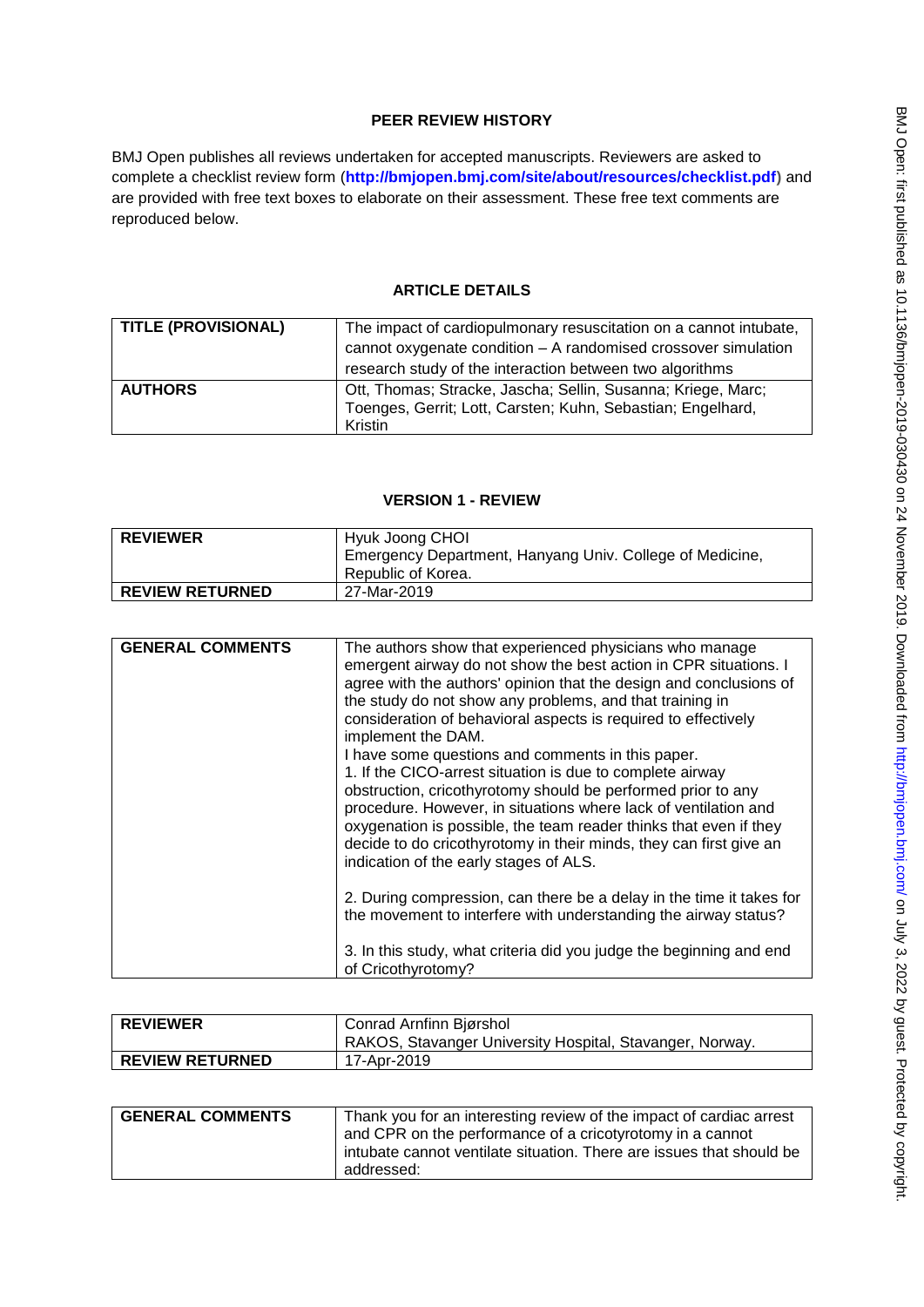| -Abstract/Conclusion: You specutate that a determined decision<br>making would make decision quicker, and that this could be<br>improved by frequent training. None of this has been shown in<br>your study, so please rephrase the conclusion according to the |
|-----------------------------------------------------------------------------------------------------------------------------------------------------------------------------------------------------------------------------------------------------------------|
| findings.<br>-Background: You write that cricothyrotomy is "the crucial<br>treatment for survival of asphyxia". It is only crucial for CICO<br>events, not for all causes of asphyxia.<br>-Conclusion: Again, the conclusion should state what you have         |
| found, while discussions should be listed in the discussion section.<br>-Reference 13: This reference is incomplete.<br>-Although the majority is well written, the manuscript should<br>undergo language editing.                                              |

| <b>REVIEWER</b>        | Ottavia E. Ferraro<br>University of Pavia, Italy |
|------------------------|--------------------------------------------------|
| <b>REVIEW RETURNED</b> | 29-Jul-2019                                      |

| <b>GENERAL COMMENTS</b> | The study of Ott et al. reported results from a simulation-based                                                                                                                                                                                                                                                                                     |
|-------------------------|------------------------------------------------------------------------------------------------------------------------------------------------------------------------------------------------------------------------------------------------------------------------------------------------------------------------------------------------------|
|                         | randomised cross over study performed by experienced staff<br>anaesthesiologists of their tertiary university hospital centre<br>concerning 2 subsets on CICO situation. Their primary endpoint<br>was the difference in time ventilation between the two subsets.<br>The main result was a higher time during the cardiopulmonary<br>resuscitation. |
|                         | Abstract<br>1) In the results, it could be better also to mention no carry over<br>effect because it could be helpful for readers.<br>2) The paragraph "conclusion" needs more details (clinical) on<br>possible impact on this difference/delay on time ventilation.                                                                                |
|                         | Methods<br>3) Could the authors explain better how the randomisation was<br>performed?                                                                                                                                                                                                                                                               |
|                         | 4) In the Supplementary file 1 is it possible to add the sample size<br>for each blocks?                                                                                                                                                                                                                                                             |
|                         | 5) Could the partecipants have an idea, maybe talking with the<br>collegues, during the days of the simulations, on which sequences<br>they could be?How did the authors manage this issue?<br><b>Statistics</b>                                                                                                                                     |
|                         | 6) I suggest to modify this paraghaph in order to have a clearer<br>sequence:                                                                                                                                                                                                                                                                        |
|                         | Starting with sample size, index to describe data, how to control<br>carry-over effect, main analysis and, at last, the software that were<br>used.                                                                                                                                                                                                  |
|                         | 7) More details concerning the results on the evaluation of the<br>time-difference among the two sequence groups using a Mann-<br>Whitney U test, as reported in the second paragraph. Could be the<br>pvalue reported near the estimation of Hodges-Lehmann in table 2<br>or table 2 in Suppl 4, the result of this test?                           |
|                         | 8) In line 41-42 of page 7 was declared that the estimation using<br>Hodges-Lehmann estimator was reported for the median time<br>difference between the 2 subset. Is there any account for the                                                                                                                                                      |
|                         | different sequences or only the median for CPR and for NO-CPR?<br>9) In the sample size paragraph is it possible to have a more<br>detailed information on the reason on the parameters chosen                                                                                                                                                       |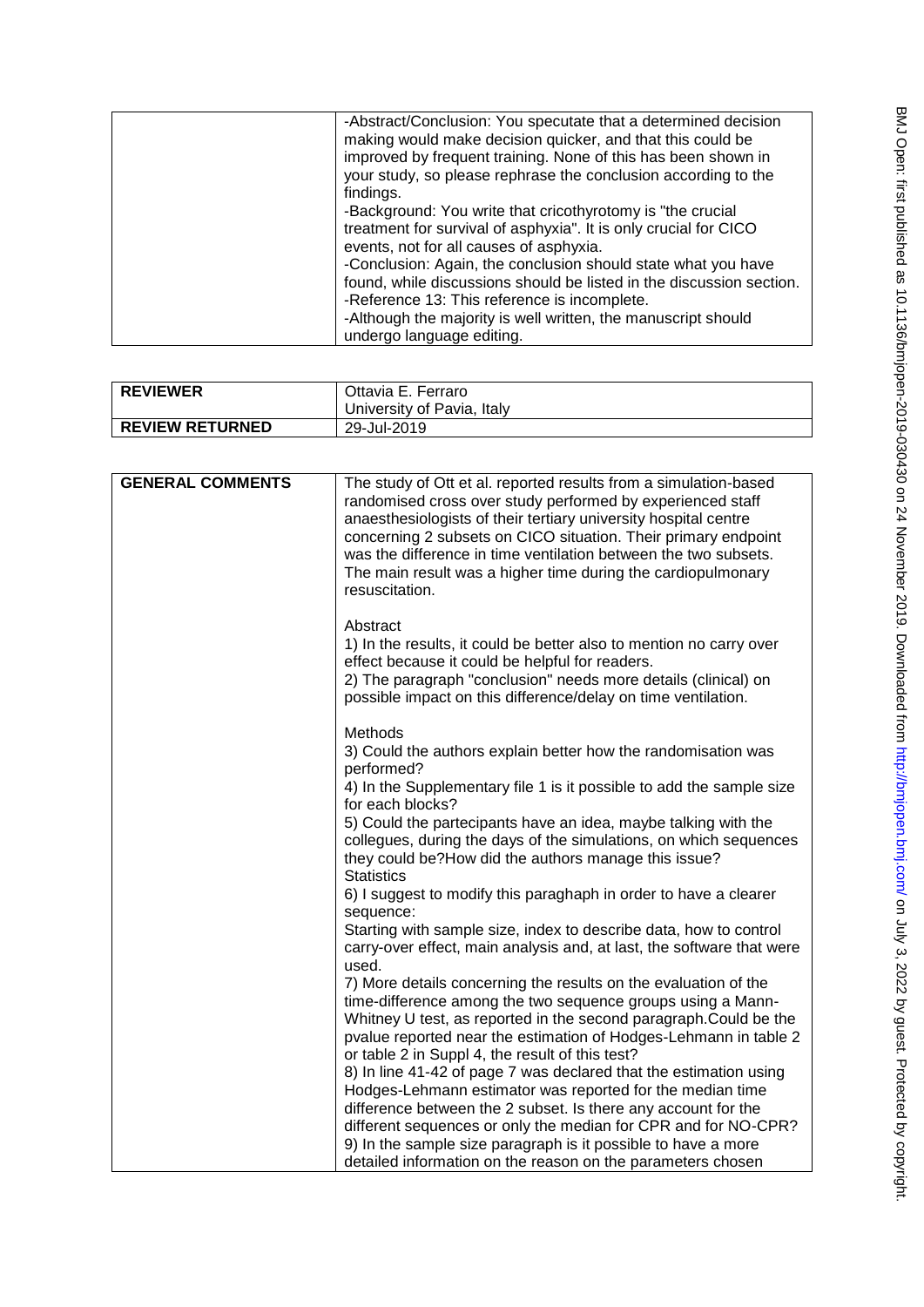| (effect-size and standard deviation)? Are there any pilot studies or    |
|-------------------------------------------------------------------------|
| explorative analysis or clinical explanation for this choice?           |
| 10) All the analysis and the estimation of sample size were             |
| thinking for one or two tail as alpha or pvalue?                        |
| 11) Could the authors give more information on the choice of            |
| McNemar-test? Where did they report results?                            |
| 12) For a better comprehension for readers, it will be more useful      |
| report the table 2 as reported in the supplementary. This table         |
| gives more information on the simulation and the outcomes used.         |
| 13) In supplementary 4 in Table 2 Is it possible to report, in the last |
| column also for the first two secondary outcome, the overall            |
| median in the 2 subsets?                                                |
| 14) Please check the value for the IQR in line 19 of pag 31 on 95%      |
| СI                                                                      |
| Results                                                                 |
| 15) Concerning the "demography" could there be an association           |
| between the demography information and the primary outcome?             |
| Around 40% of people assisted at least at one cricothyrotomies          |
| and around 30% of the sample performed at least one. Is it              |
| possible for these people (with an experience on it) had a different    |
| time to manage the situation?                                           |
| 16) In the figure (B) reported at page 21 of the Manuscript, there      |
| were some outliers, especially in the CPR subset. Did the author        |
| explain if they could affect the results? Instead concerning the        |
| figure (a) is it possible that there was a difference in the two        |
| performance of the no-CPR? If yes, the authors could explain if         |
| this difference could be clinical relevant?                             |
| <b>Discussion</b>                                                       |
| 17) A large part on the devices was reported. Maybe could be            |
| useful also to report these findings in the abstract, and, if it is     |
| possible, it will be nice also to add information on it also in the     |
| background paragraph.                                                   |
|                                                                         |
| Minor                                                                   |
| I) In "Background" pag 4 line 27 in order to pinpoint which is the      |
| principle aim, should be better, instead of primary endpoint, report    |
| "The aim of the study was to evaluate the influence of CPR on the       |
| 'time to ventilation', during a CICO situation, through                 |
| cricothyrotomy"                                                         |
| II) It could be better to report at least sec or seconds for clearer    |
| reading.                                                                |
| III) The terms "by lot", in line 40 at pag 6, sounds strange. Is it     |
| possible to modify this sentence?                                       |
| IV) In line 35 pag 6 of the manuscript it should be better change       |
| "allocated" with "enrolled"                                             |
| V) Is it possible to avoid an exceed on 100%, as referred in the        |
| note, and report at least one decimal in the percentages as done        |
| in the table with the results of the study?                             |

# **VERSION 1 – AUTHOR RESPONSE**

Reviewer: 1

Reviewer Name: Hyuk Joong CHOI

Institution and Country: Emergency Department, Hanyang Univ. College of Medicine, Republic of Korea.

Please state any competing interests or state 'None declared': None declared.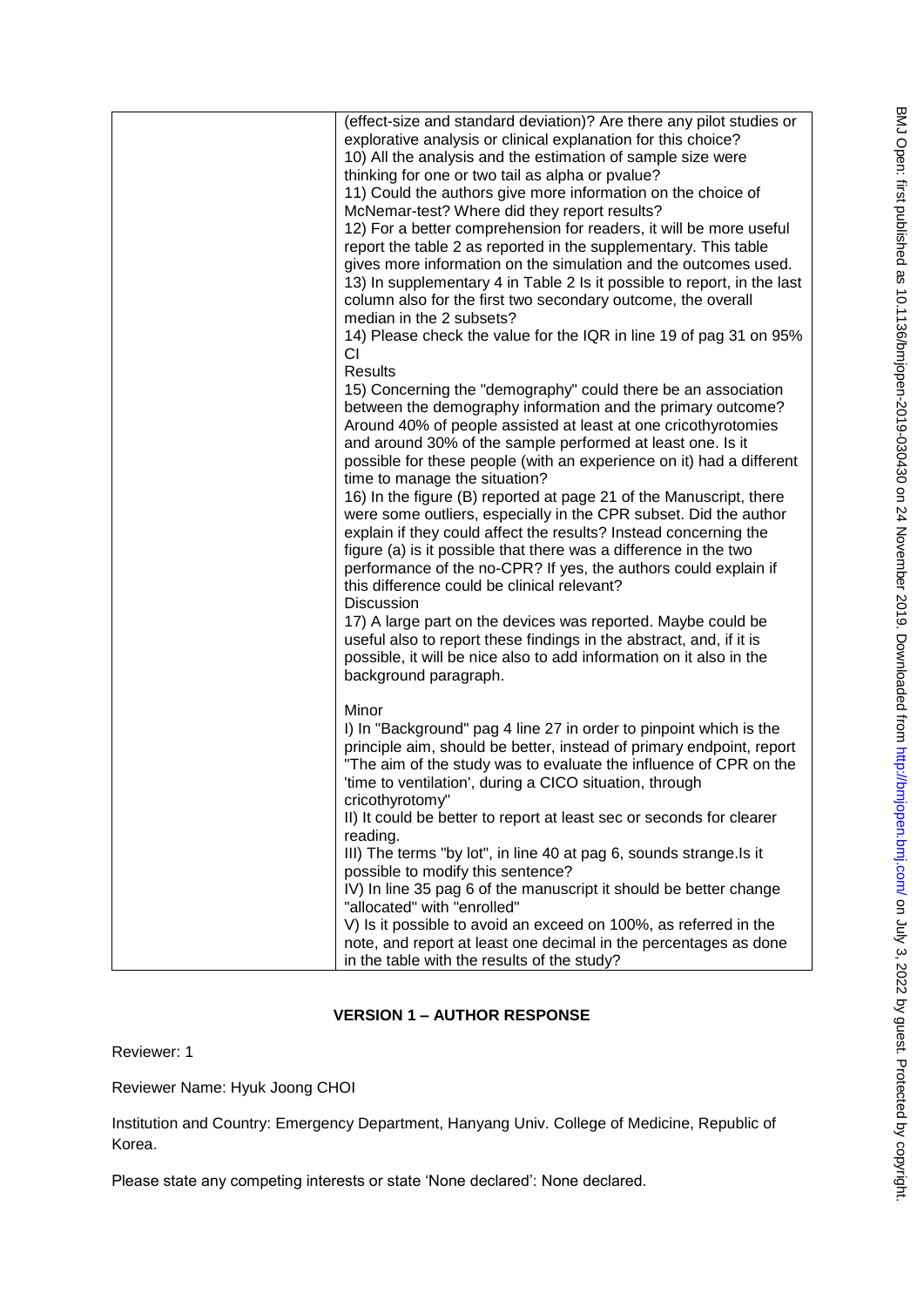Please leave your comments for the authors below The authors show that experienced physicians who manage emergent airway do not show the best action in CPR situations. I agree with the authors' opinion that the design and conclusions of the study do not show any problems, and that training in consideration of behavioral aspects is required to effectively implement the DAM.

I have some questions and comments in this paper.

1. If the CICO-arrest situation is due to complete airway obstruction, cricothyrotomy should be performed prior to any procedure. However, in situations where lack of ventilation and oxygenation is possible, the team reader thinks that even if they decide to do cricothyrotomy in their minds, they can first give an indication of the early stages of ALS.

We completely agree with the reviewer, that cricothyrotomy should be performed as soon as possible. To emphasis this aspect of prioritisation on cricothyrotomy in a CICO situation, we rephrased the section "conclusion" entirely.

Concerning the decision of the team leader to perform a cricothyrotomy, we protocolled the time point at that the team leader finally articulated the decision to the team. We rephrased the definition in the section "data collection" to emphasis on this important aspect.

2. During compression, can there be a delay in the time it takes for the movement to interfere with understanding the airway status?

We added that aspect in the section "discussion", second paragraph.

3. In this study, what criteria did you judge the beginning and end of Cricothyrotomy?

We added the definition of time of performance by the definition of the calculation: time to ventilation minus time to start in the section "data collection"

Reviewer 2

Reviewer Name: Conrad Arnfinn Bjørshol

Institution and Country: RAKOS, Stavanger University Hospital, Stavanger, Norway.

Please state any competing interests or state 'None declared': None declared.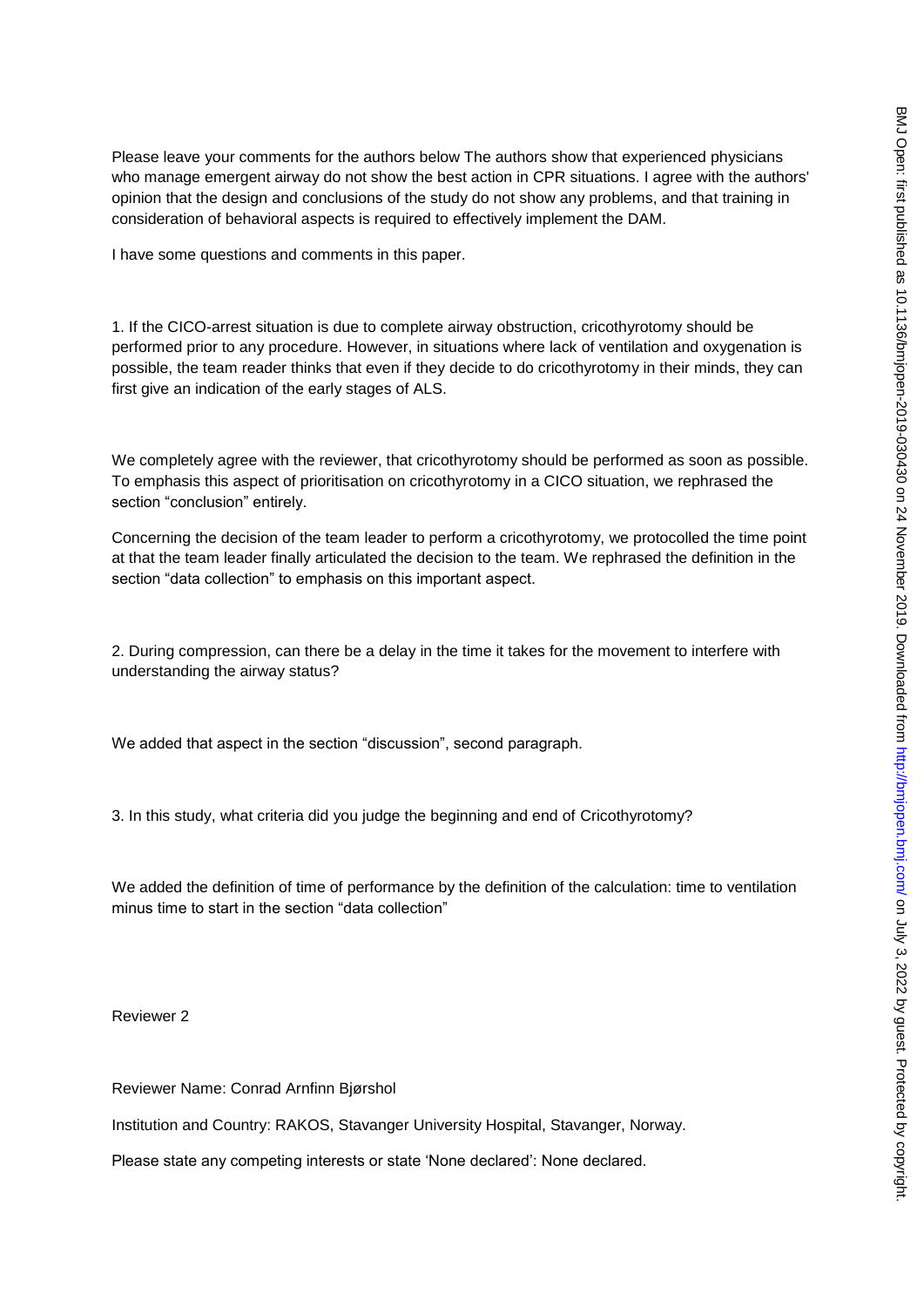Please leave your comments for the authors below Thank you for an interesting review of the impact of cardiac arrest and CPR on the performance of a cricotyrotomy in a cannot intubate cannot ventilate situation. There are issues that should be addressed:

-Abstract/Conclusion: You specutate that a determined decision making would make decision quicker, and that this could be improved by frequent training. None of this has been shown in your study, so please rephrase the conclusion according to the findings.

We agree with the reviewer for this comment and rephrased the conclusion entirely.

-Background: You write that cricothyrotomy is "the crucial treatment for survival of asphyxia". It is only crucial for CICO events, not for all causes of asphyxia.

We totally agree with the reviewer and rephrased the particular expression.

-Conclusion: Again, the conclusion should state what you have found, while discussions should be listed in the discussion section.

We rephrased the conclusion by deleting speculations and formulated conclusions that are strictly deducible from our results.

-Reference 13: This reference is incomplete.

We completed this reference.

-Although the majority is well written, the manuscript should undergo language editing.

We underwent a language editing as recommended by American Journal Experts.

Reviewer 3

Reviewer Name: Ottavia E. Ferraro

Institution and Country: University of Pavia, Italy Please state any competing interests or state 'None declared': None declared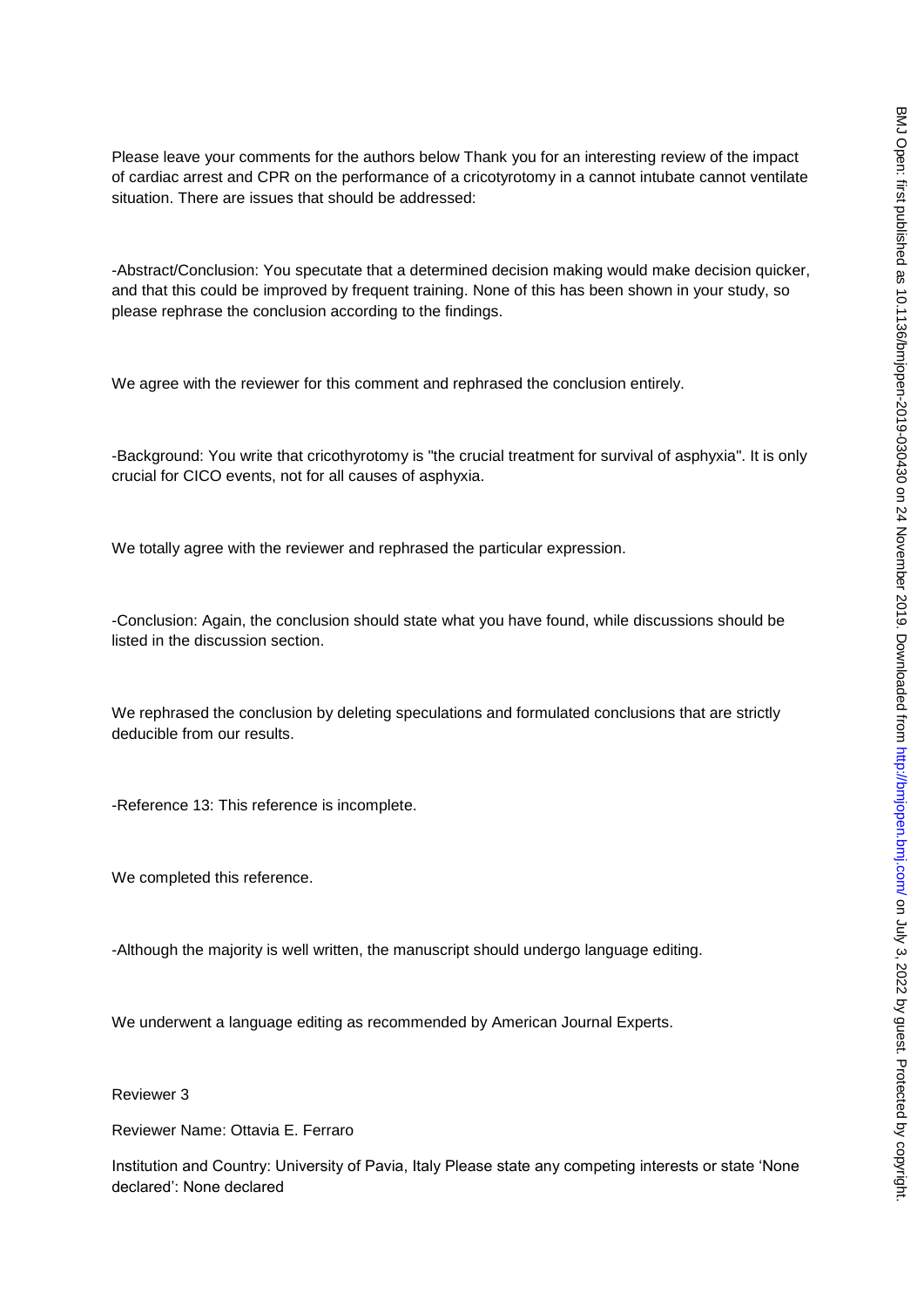Please leave your comments for the authors below The study of Ott et al. reported results from a simulation-based randomised cross over study performed by experienced staff anaesthesiologists of their tertiary university hospital centre concerning 2 subsets on CICO situation. Their primary endpoint was the difference in time ventilation between the two subsets. The main result was a higher time during the cardiopulmonary resuscitation.

### Abstract

1) In the results, it could be better also to mention no carry over effect because it could be helpful for readers.

We added a sentence to cite that there was no carry over effect in the results.

2) The paragraph "conclusion" needs more details (clinical) on possible impact on this difference/delay on time ventilation.

We rephrased the entire paragraph according to the reviewers advise.

### Methods

3) Could the authors explain better how the randomisation was performed?

We rephrased the description of the randomisation in the manuscript and gave a more detailed information about the particular process.

4) In the Supplementary file 1 is it possible to add the sample size for each blocks?

Yes, we added the sample size for each block in the supplementary file 1.

5) Could the partecipants have an idea, maybe talking with the collegues, during the days of the simulations, on which sequences they could be?How did the authors manage this issue?

**Statistics**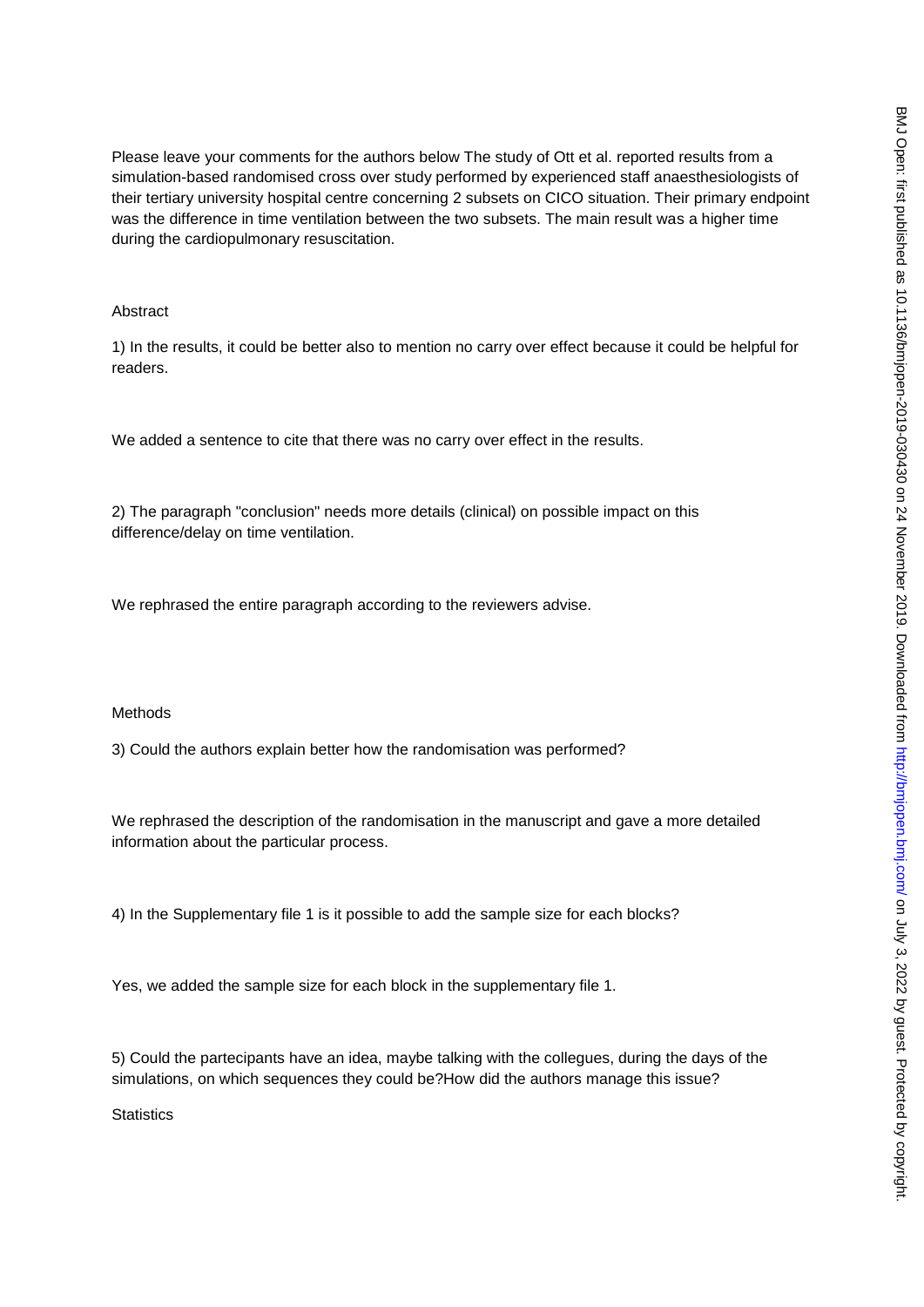We agree with the reviewer. This might be a general problem in simulation-based research. We have a codex that commit participants to secrecy concerning talking about any scenario with colleagues. We described that in the manuscript in the particular section.

6) I suggest to modify this paragraph in order to have a clearer sequence:

Starting with sample size, index to describe data, how to control carry-over effect, main analysis and, at last, the software that were used.

We changed the structure of that section according to the reviewer's suggestion.

7) More details concerning the results on the evaluation of the time-difference among the two sequence groups using a Mann-Whitney U test, as reported in the second paragraph. Could be the pvalue reported near the estimation of Hodges-Lehmann in table 2 or table 2 in Suppl 4, the result of this test?

The reviewer is right: The p-value below the Hodges-Lehmann estimate in table 2 and supplement table 4 is the result of the Mann-Whitney U test, that evaluates the intervention-effect (i.e. CPR) on time to the respective outcome. To make that clearer in the manuscript, we added some additional explaining words in these tables.

8) In line 41-42 of page 7 was declared that the estimation using Hodges-Lehmann estimator was reported for the median time difference between the 2 subset. Is there any account for the different sequences or only the median for CPR and for NO-CPR?

In a classical  $2 \times 2$  crossover trial (2 sequences, 2 periods = exposures), the Hodges Lehmann estimate is a robust and consistent estimate for the time-difference between exposure A (i.e. CPR) and exposure B (no CPR), see Putt and Chinchilli (2004) for a reference. Thus, the method of course accounts for the study design (especially for the sequences).

### Reference:

Putt, M.E. and Chinchilli, V.M. (2004). Nonparametric Approaches to the Analysis of Crossover Studies. Statistical Science, Vol. 19, No. 4, 712–719.

9) In the sample size paragraph is it possible to have a more detailed information on the reason on the parameters chosen (effect-size and standard deviation)? Are there any pilot studies or explorative analysis or clinical explanation for this choice?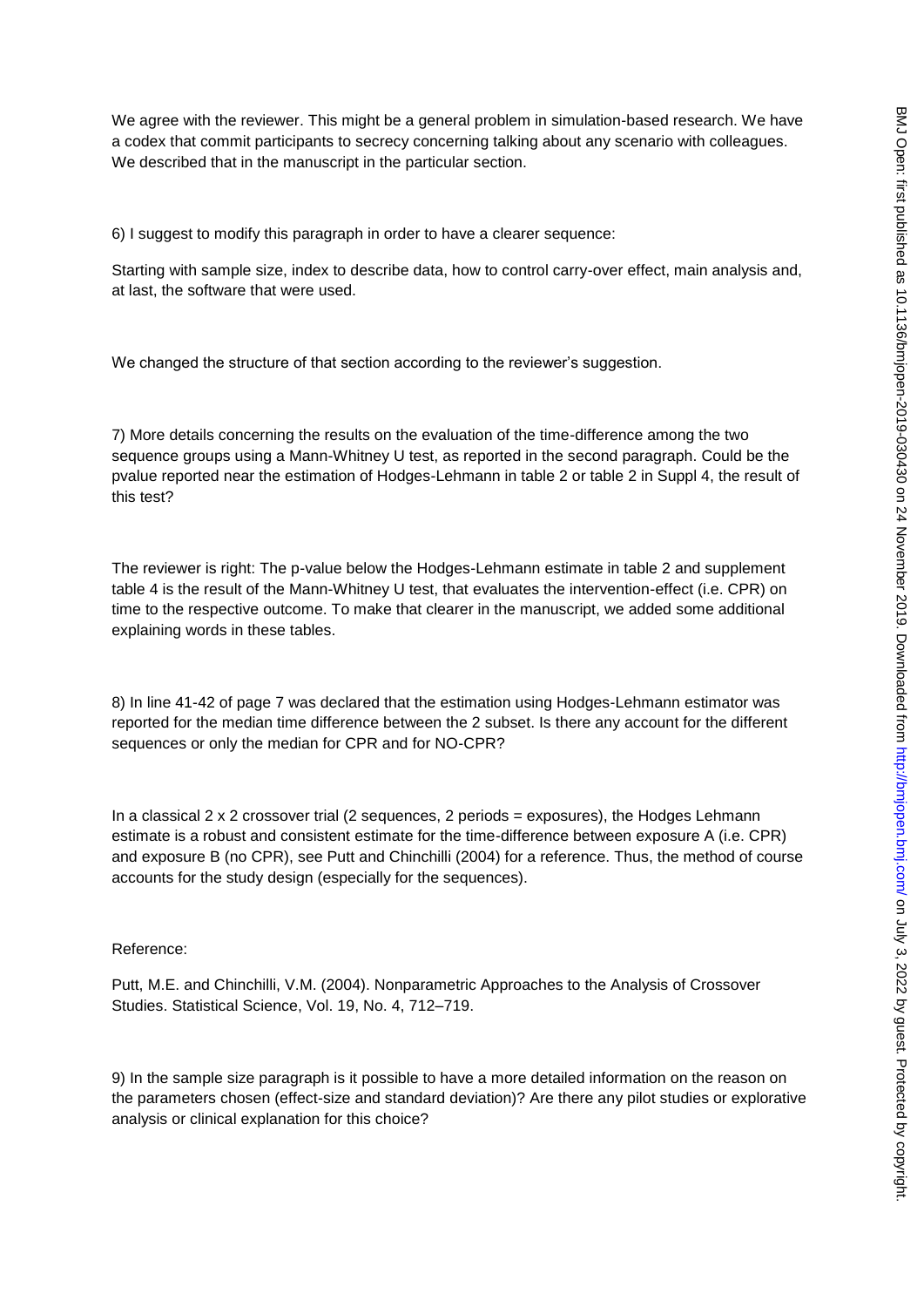We agree with the reviewer that our sample size considerations are a bit sparse. However, there were no pilot data available for a proper sample size planning. For that reason we decided to power the study for the detection of an effect corresponding to one standard deviation. This was the rationale behind our planned sample size.

10) All the analysis and the estimation of sample size were thinking for one or two tail as alpha or pvalue?

We thank the reviewer for that important point: All the tests were two-sided at a 0.05-level. We added that information in the statistics section.

11) Could the authors give more information on the choice of McNemar-test? Where did they report results?

The McNemar test was used to compare the distribution of the binary variable cricothyrotomiy-method (surgical vs puncture-based) between the two exposures (CPR vs no-CPR). The McNemar-test was chosen for that purpose, because we are basically comparing the distribution of two dependent binary variables ("method under CPR", "method under no-CPR"). We cited theses aspects in the manuscript in the section statistics

12) For a better comprehension for readers, it will be more useful report the table 2 as reported in the supplementary. This table gives more information on the simulation and the outcomes used.

We agree with the reviewer that table 2 in the extended version (as displayed in the supplement) is better and more detailed. However, we think that the table 2 in the manuscript gives a short overview of the results that are essential to understand the duct of the study. Further, we are afraid, that editing the extended table 2 as displayed in the supplement in the format required for the manuscript (portrait format) will be difficult in a clearly manner. So, we suggest to leave the table 2 as cited in the original submission.

13) In supplementary 4 in Table 2 Is it possible to report, in the last column also for the first two secondary outcome, the overall median in the 2 subsets?

After re-evaluation of the table as required above, we decided to delete the "overall median" in the last column in supplementary file 4, because these values are misleading and irrelevant for the statistical analyses of the cross over design.

14) Please check the value for the IQR in line 19 of pag 31 on 95% CI Results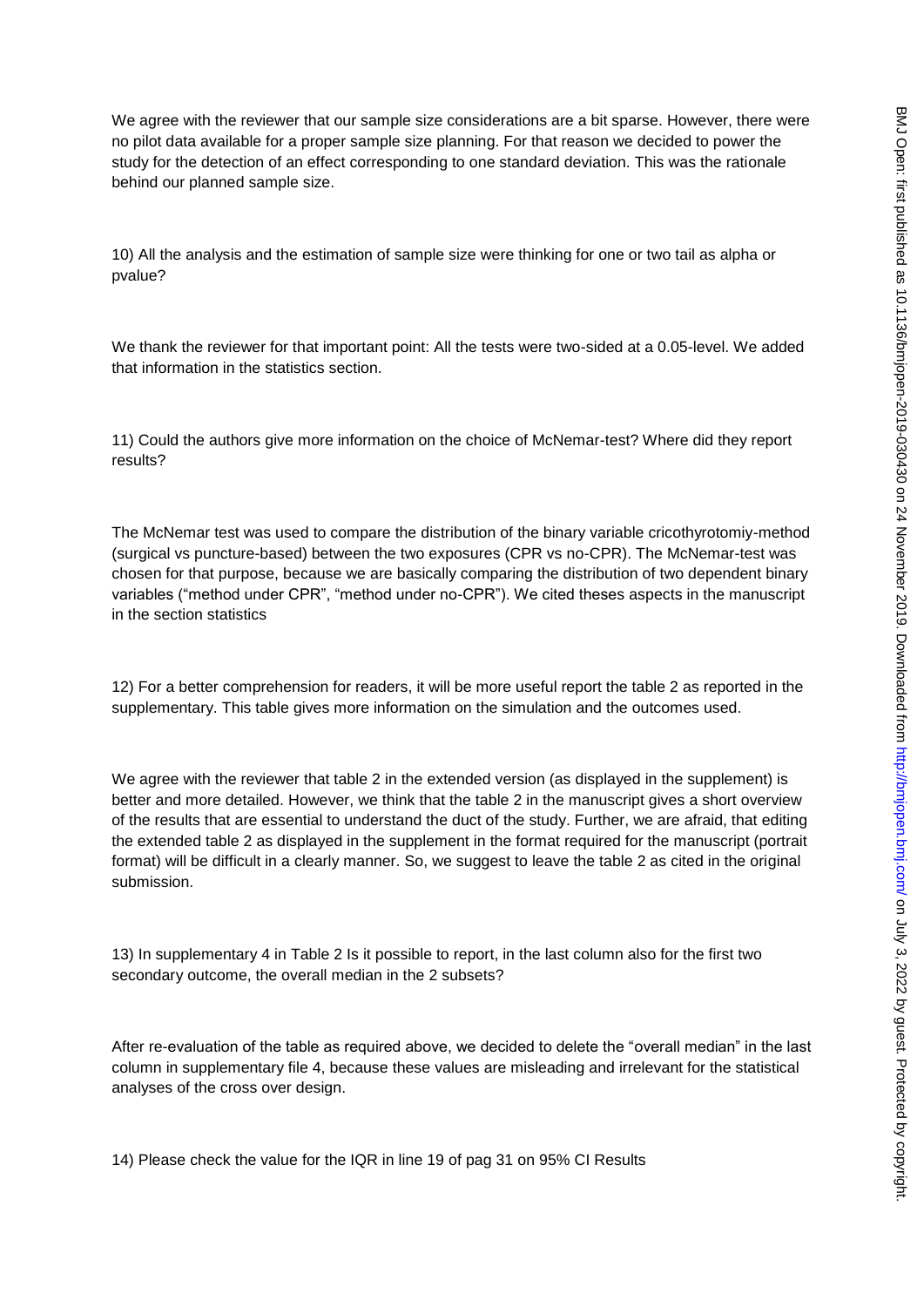We thank the reviewer for the detailed correction: that was a transcription error. We corrected the particular value.

15) Concerning the "demography" could there be an association between the demography information and the primary outcome? Around 40% of people assisted at least at one cricothyrotomies and around 30% of the sample performed at least one. Is it possible for these people (with an experience on it) had a different time to manage the situation?

We aimed to conduct a cross section analysis, so we performed randomisation to achieve an appropriate distribution within our sample. Performing further subgroup analyses was out of the scope of our study.

16) In the figure (B) reported at page 21 of the Manuscript, there were some outliers, especially in the CPR subset. Did the author explain if they could affect the results? Instead concerning the figure (a) is it possible that there was a difference in the two performance of the no-CPR? If yes, the authors could explain if this difference could be clinical relevant?

The Wilcoxon-tests for comparison CPR vs. no-CPR and for the evaluation of carry-over effects are nonparametric and rank-based. Thus, the analysis is robust, i.e. insensitive with regard to outliers.

### **Discussion**

17) A large part on the devices was reported. Maybe could be useful also to report these findings in the abstract, and, if it is possible, it will be nice also to add information on it also in the background paragraph.

We cited the documentation of the used airway instruments in the background and added a paragraph to specify this part of our study. However, the instruments are an aspect, that was not a mayor concern of the present study, so we apologise for not mentioning the specific aspect of the used instruments in the abstract and would leave the abstract as cited in the original submission. If it is judged as essential for the duct of the manuscript, we will add this aspect to the abstract.

### Minor

I) In "Background" pag 4 line 27 in order to pinpoint which is the principle aim, should be better, instead of primary endpoint, report "The aim of the study was to evaluate the influence of CPR on the 'time to ventilation', during a CICO situation, through cricothyrotomy"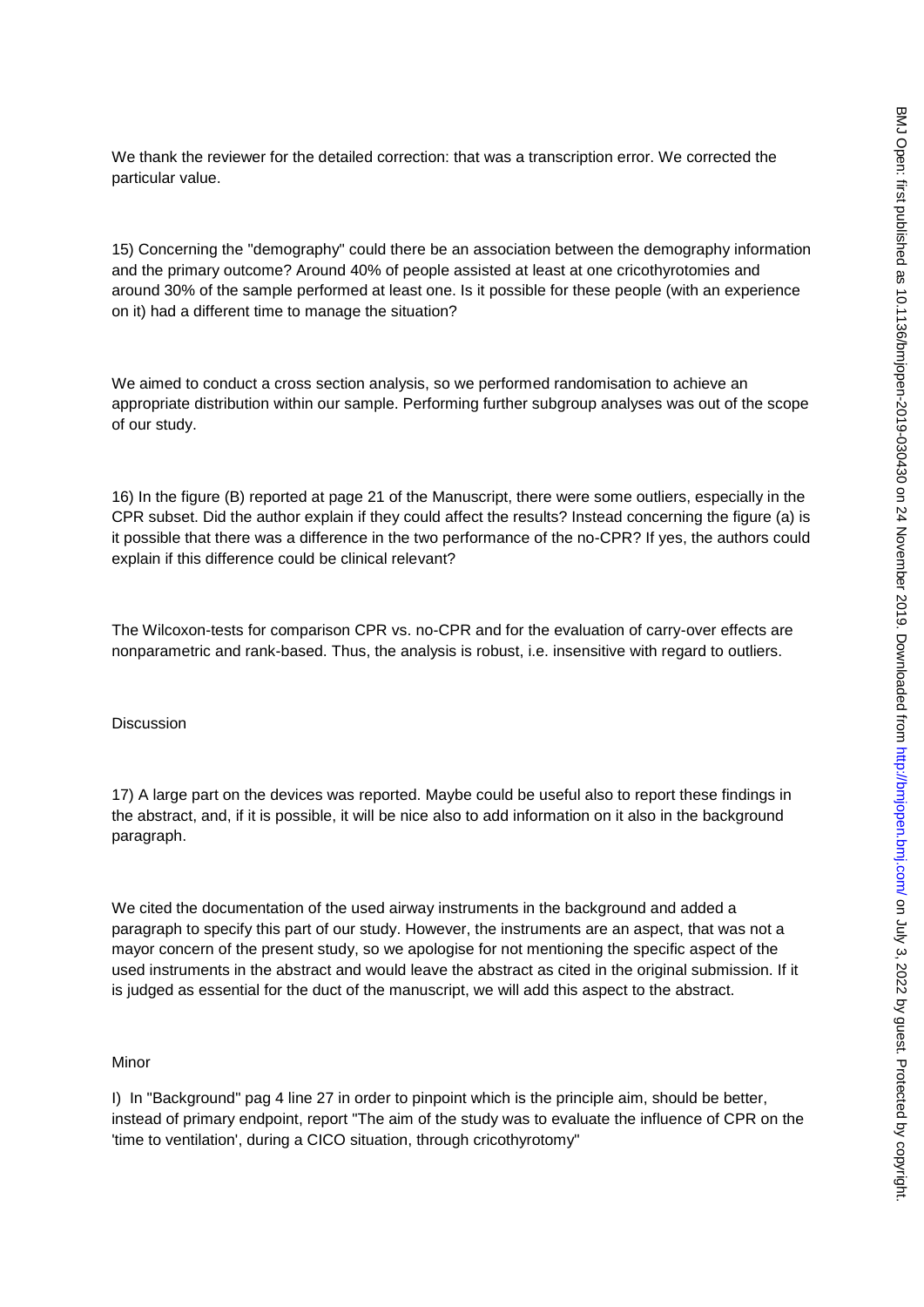We rephrased the expression according to the reviewer's advice.

II) It could be better to report at least sec or seconds for clearer reading.

We think that we should use the official abbreviation of the SI-Unit which is "s" for seconds. However, we will change the abbreviation, if this is essential.

III) The terms "by lot", in line 40 at pag 6, sounds strange.Is it possible to modify this sentence?

We rephrased the entire section according to the reviewer's advice.

IV) In line 35 pag 6 of the manuscript it should be better change "allocated" with "enrolled"

We agree and rephrased the expression according to the reviewer's advice.

V) Is it possible to avoid an exceed on 100%, as referred in the note, and report at least one decimal in the percentages as done in the table with the results of the study?

We principally agree with the reviewer concerning the formal aspect of percents. However, we describe the percent of 40 participants, thus "one participant" is equal to 2.5 %. So, we decided not to cite the first decimal of the percentages in the original submission, but quoted an appropriate note concerning the mathematical rounding. However, we will change all percent values if this is essential.

#### **VERSION 2 – REVIEW**

| <b>REVIEWER</b>        | Hyuk Joong CHOI<br>Hanyang Univ. Guri Hospital |
|------------------------|------------------------------------------------|
|                        |                                                |
| <b>REVIEW RETURNED</b> | 26-Aug-2019                                    |

| <b>GENERAL COMMENTS</b> | I think it's a good paper. The authors express what they want to     |
|-------------------------|----------------------------------------------------------------------|
|                         |                                                                      |
|                         | say in an appropriate way and respond to reviewers' comments.        |
|                         | I think the "conclusion" paragraph is a bit long. I think the latter |
|                         | paragraphs of the authors' arguments should be moved to the          |
|                         | discussion section.                                                  |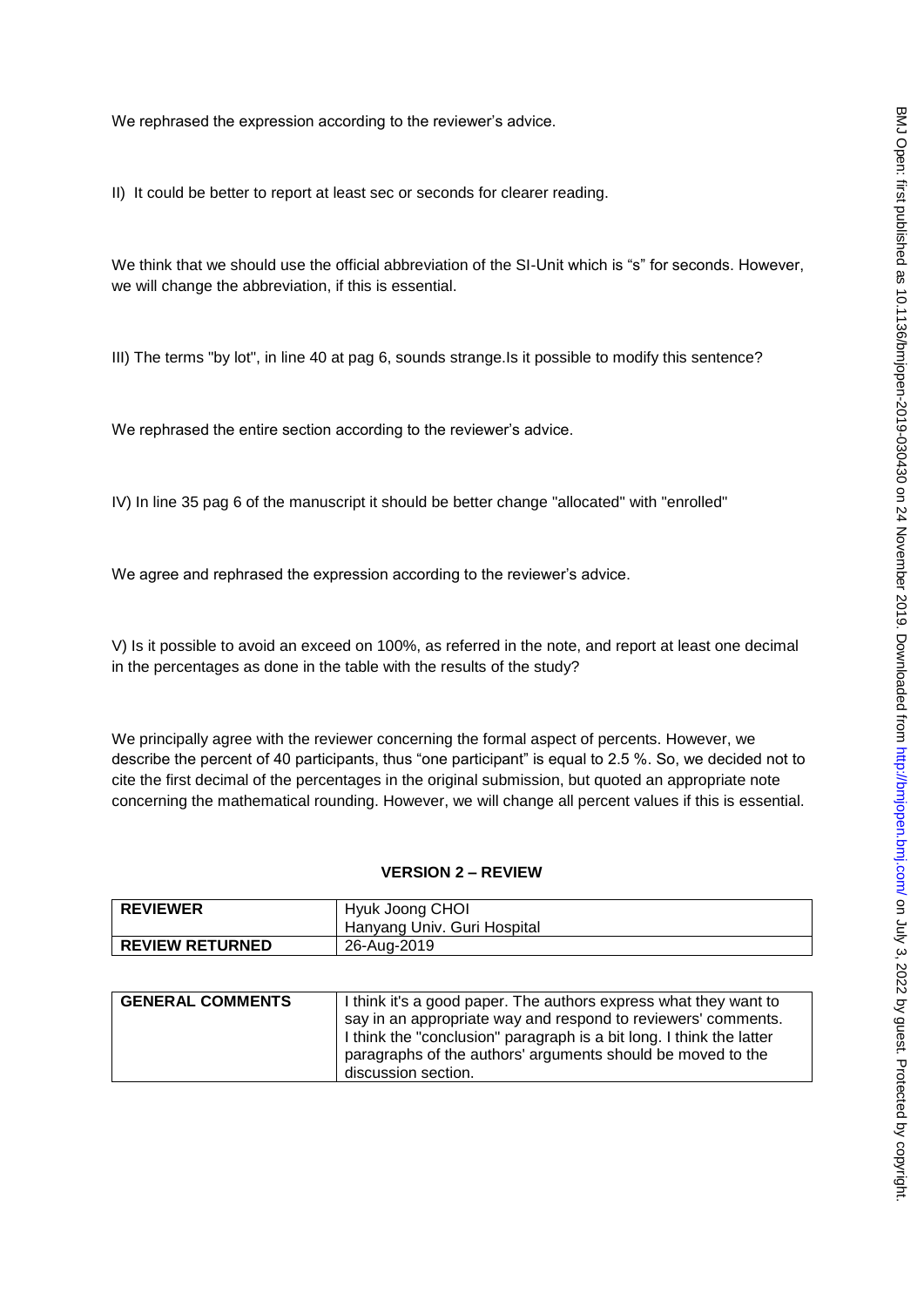| <b>REVIEWER</b>        | Conrad A. Bjørshol<br>RAKOS, Stavanger University Hospital, Norway |
|------------------------|--------------------------------------------------------------------|
| <b>REVIEW RETURNED</b> | 31-Aug-2019                                                        |

| <b>GENERAL COMMENTS</b> | Thank you for a rewritten submission. I have only one question: In<br>table 1, you report that among 40 anaesthesiologists (median<br>experience 7.5 years), 11 out of 40 have performed<br>cricothyrotomies (two more than once). This is a surprisingly high<br>number, as most anaesthesiologists will never have to perform an |
|-------------------------|------------------------------------------------------------------------------------------------------------------------------------------------------------------------------------------------------------------------------------------------------------------------------------------------------------------------------------|
|                         | emergency cricotyrotomy. How was the question asked, does it<br>include elective tracheostomies as well?                                                                                                                                                                                                                           |
|                         | Otherwise I have no further comments to the manuscript.                                                                                                                                                                                                                                                                            |

| <b>REVIEWER</b>        | Ottavia E. Ferraro         |
|------------------------|----------------------------|
|                        | University of Pavia, Italy |
| <b>REVIEW RETURNED</b> | 26-Aug-2019                |

| <b>GENERAL COMMENTS</b> | The authors improved their manuscripts with the suggestion made<br>by reviewer.                                                                                                                                                                                                          |
|-------------------------|------------------------------------------------------------------------------------------------------------------------------------------------------------------------------------------------------------------------------------------------------------------------------------------|
|                         |                                                                                                                                                                                                                                                                                          |
|                         | Minor clarifications still remained.                                                                                                                                                                                                                                                     |
|                         | 1) Concerning the sample size as reported in the manuscript "This<br>analysis resulted in a power of over 85 % if the median time-<br>difference between the CPR and no-CPR situations comprised at<br>least one standard deviation, e.g., an effect size of at least 1 was<br>present." |
|                         | Which is the clinical meaning of at least 1 in the effect size? Why<br>exactly one standard deviation? This information could be good for<br>others clinicians and/or researchers.                                                                                                       |
|                         | 2) Concerning the differences on the years of the experience,<br>among partecipants, could be interesting report, in order to avoid                                                                                                                                                      |
|                         | misleading due to this issue, some comments or underline this<br>potential bias as limitation.                                                                                                                                                                                           |
|                         | Maybe the differences, found in timing, could be due to previous                                                                                                                                                                                                                         |
|                         | experience gained: in the sample 60% of subjects enrolled, never                                                                                                                                                                                                                         |
|                         | assisted to a cricothyrotomy vs 40% and 35 % had an                                                                                                                                                                                                                                      |
|                         | anaesthesiology experience of up to 6 years and 65% more than 6                                                                                                                                                                                                                          |
|                         | years.                                                                                                                                                                                                                                                                                   |
|                         | 3) There are still few details in the background concerning                                                                                                                                                                                                                              |
|                         | cricothyrotomy methods that are then reported extensively in the<br>discussions.                                                                                                                                                                                                         |
|                         | 4) It's better to report all the p-values in the same way with 3                                                                                                                                                                                                                         |
|                         | decimals for the entire manuscript and it would be also preferable                                                                                                                                                                                                                       |
|                         | to uniform the percentages by adding the decimals in order to be                                                                                                                                                                                                                         |
|                         | more precise.                                                                                                                                                                                                                                                                            |
|                         | 5) The excel table supplementary file 4 needs a correction: "vive<br>versa" should be "vice versa".                                                                                                                                                                                      |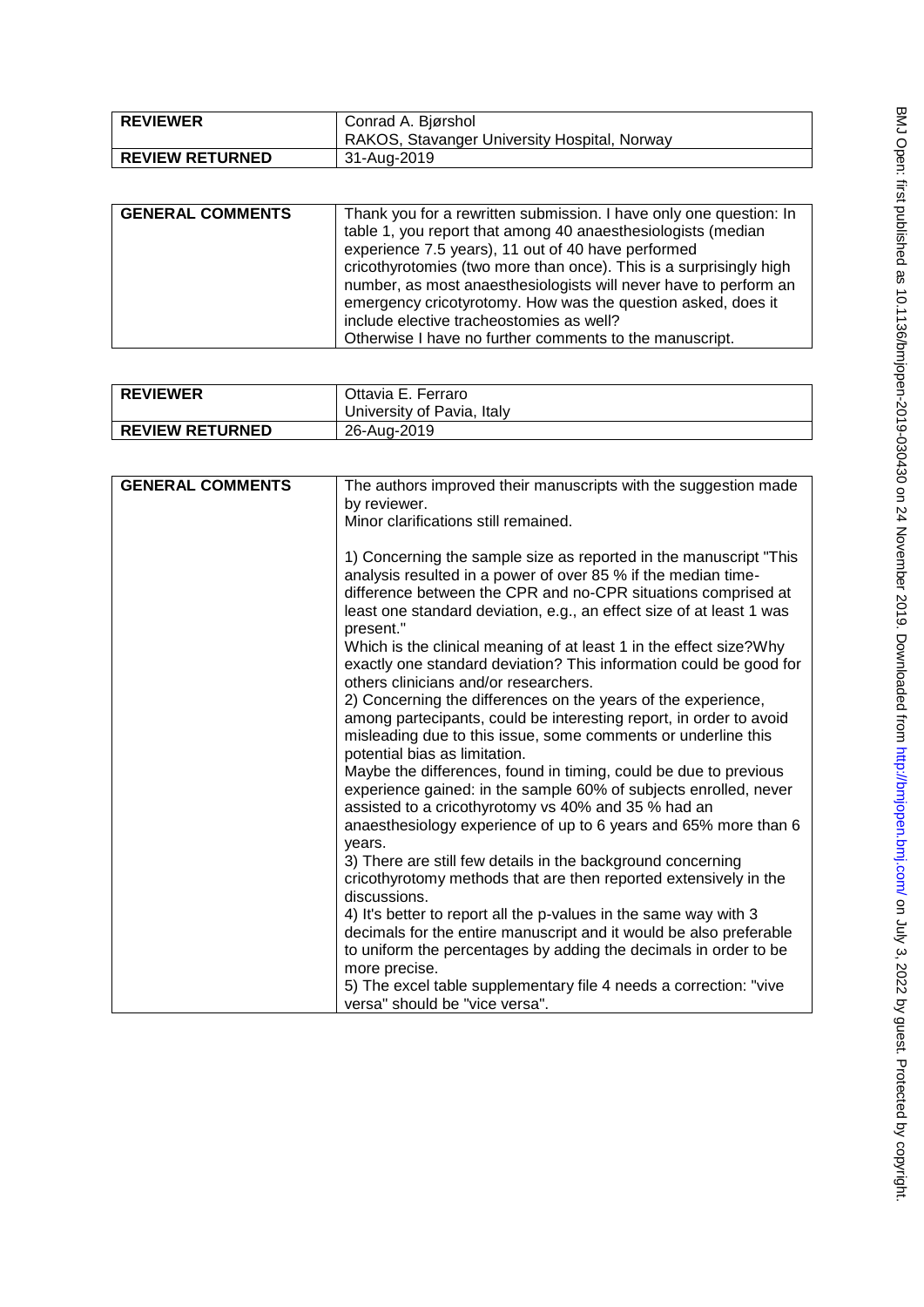# **VERSION 2 – AUTHOR RESPONSE**

Reviewer: 1

Reviewer Name: Hyuk Joong CHOI

Institution and Country: Hanyang Univ. Guri Hospital Please state any competing interests or state 'None declared': None declared.

Please leave your comments for the authors below I think it's a good paper. The authors express what they want to say in an appropriate way and respond to reviewers' comments.

I think the "conclusion" paragraph is a bit long. I think the latter paragraphs of the authors' arguments should be moved to the discussion section.

We shortened the conclusion paragraph, deleted redundant issues und moved the essentials of the cited aspects into the discussion section: limitations.

Reviewer: 3

Reviewer Name: Ottavia E. Ferraro

Institution and Country11: University of Pavia, Italy Please state any competing interests or state 'None declared': None declared

Please leave your comments for the authors below The authors improved their manuscripts with the suggestion made by reviewer.

Minor clarifications still remained.

1) Concerning the sample size as reported in the manuscript "This analysis resulted in a power of over 85 % if the median time-difference between the CPR and no-CPR situations comprised at least one standard deviation, e.g., an effect size of at least 1 was present."

Which is the clinical meaning of at least 1 in the effect size?Why exactly one standard deviation? This information could be good for others clinicians and/or researchers.

We cited this reply under the Editor Comments to Author:

Before we started our trial, the following considerations led to our sample size decision: We initially expected a value of 20 sec, both for the mean and the standard deviation of the time difference between CPR and noCPR (e.g. effect size 1). However, it is important to note that these values were assumed solely based on clinical experience. To the best of our knowledge, there were no appropriate pilot data or literature regarding our research question available. Hence the study was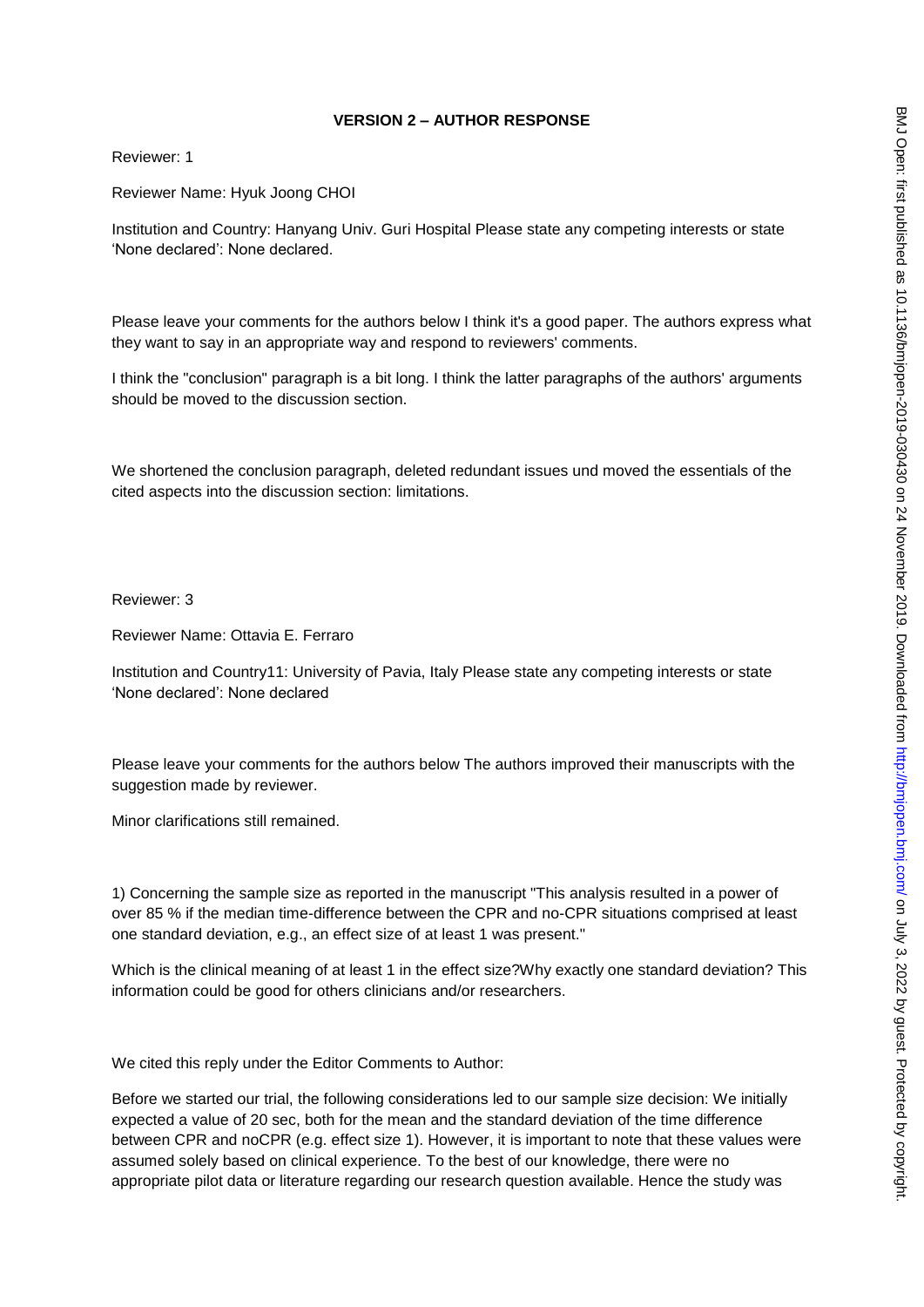conducted with 20 participants in each sequence, as this sample size resulted in a power over 85% for the Mann Whitney U test, if the assumptions described above held true. We added this information to the statistic's section.

2) Concerning the differences on the years of the experience, among partecipants, could be interesting report, in order to avoid misleading due to this issue, some comments or underline this potential bias as limitation.

Maybe the differences, found in timing, could be due to previous experience gained: in the sample 60% of subjects enrolled, never assisted to a cricothyrotomy vs 40% and 35 % had an anaesthesiology experience of up to 6 years and 65% more than 6 years.

We agree and added these aspects of experience in the section: limitations. We have chosen the crossover design to minimise intraindividual differences. So, the measured times should be inert to the confounder: experience. However, we agree, that our sample provide an over-average experience number of cricothyrotomy. We cited this aspect in the revision in the section: limitations.

Of course, our results do at first only apply to similar populations, e.g. with similar distributions of age and experience.

3) There are still few details in the background concerning cricothyrotomy methods that are then reported extensively in the discussions.

We agree and added a section in the Background about the methods applied concerning the cricothyrotomy to launch this aspect, that is cited in the discussion.

4) It's better to report all the p-values in the same way with 3 decimals for the entire manuscript and it would be also preferable to uniform the percentages by adding the decimals in order to be more precise.

We corrected all p-vales throughout the manuscript. Still, we have a different perspective on the aspect of preciseness of the decimals of percent. We respect the reviewer's appraisal and corrected the percent to one decimal as required.

5) The excel table supplementary file 4 needs a correction: "vive versa" should be "vice versa".

Thank you for this point, we corrected the expression.